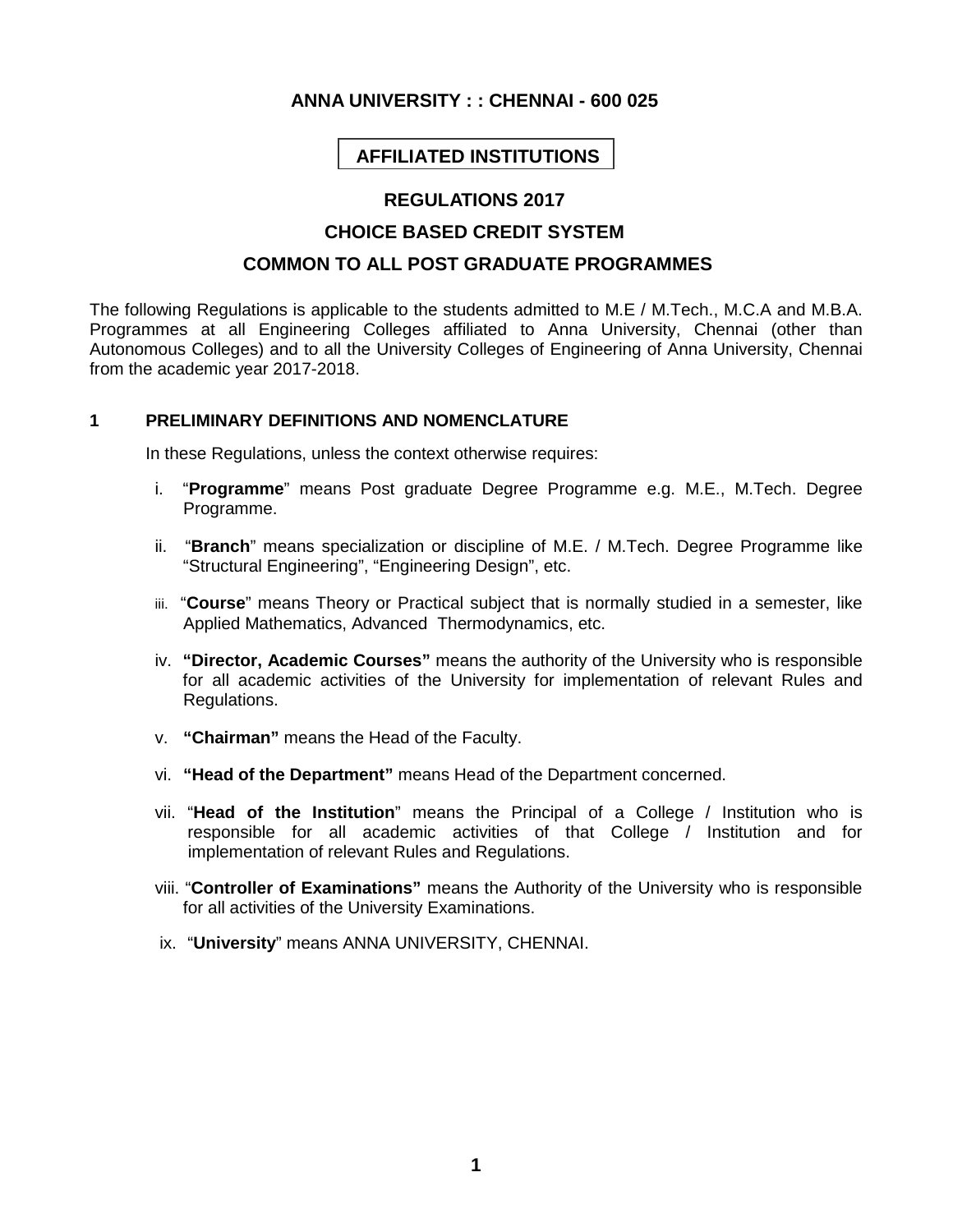## **2 PROGRAMMES OFFERED, MODES OF STUDY AND ADMISSION REQUIREMENTS**

#### 2.1 **P.G. PROGRAMMES OFFERED:**

- 1. M.E 2. M.Tech.
- 3. M.B.A.
- 4. M.C.A.

### **2.2 MODES OF STUDY:**

#### 2.2.1 **Full-Time:**

Candidates admitted under 'Full-Time' should be available in the College / Institution during the entire duration of working hours (From Morning to Evening on Full-Time basis) for the curricular, co-curricular and extra-curricular activities assigned to them.

The Full-Time candidates should not attend any other Full-Time programme(s) / course(s) or take up any Full-Time job / Part-Time job in any Institution or Company during the period of the Full-Time programme. Violation of the above rules will result in cancellation of admission to the PG programme.

#### 2.2.2 **Part-Time Mode:**

In this mode of study, the students are required to attend classes conducted in the evenings and complete the course in three years.

2.2.3 Conversion from one mode of study to the other is not permitted.

#### **2.3 ADMISSION REQUIREMENTS:**

2.3.1 Candidates for admission to the first semester of the Post-Graduate Degree Programme shall be required to have passed an appropriate Under-Graduate Degree **Examination of Anna University** or equivalent as specified under qualification for admission as per the Tamil Nadu Common Admission (TANCA) criteria.

**Note:** TANCA releases the updated criteria during the admissions every academic year. Admission shall be offered only to the candidates who possess the qualification prescribed against each programme.

Any other relevant qualification which is not prescribed against each programme shall be considered for equivalence by the committee constituted for the purpose. Admission to such degrees shall be offered only after obtaining equivalence to such degrees.

- 2.3.2 However, the Syndicate of the University may decide to restrict admission in any particular year to candidates having a subset of qualifications prescribed at the time of admission.
- 2.3.3 Notwithstanding the qualifying examination the candidate might have passed, he/she shall have a minimum level of proficiency in the appropriate programme / courses as prescribed by the Syndicate of the University from time to time.
- 2.3.4 Eligibility conditions for admission such as the class obtained, the number of attempts in qualifying examination and physical fitness will be as prescribed by the Syndicate of the University from time to time.
- 2.3.5 All Part-Time candidates should satisfy other conditions regarding Experience, Sponsorship etc. that may be prescribed by the Syndicate from time to time.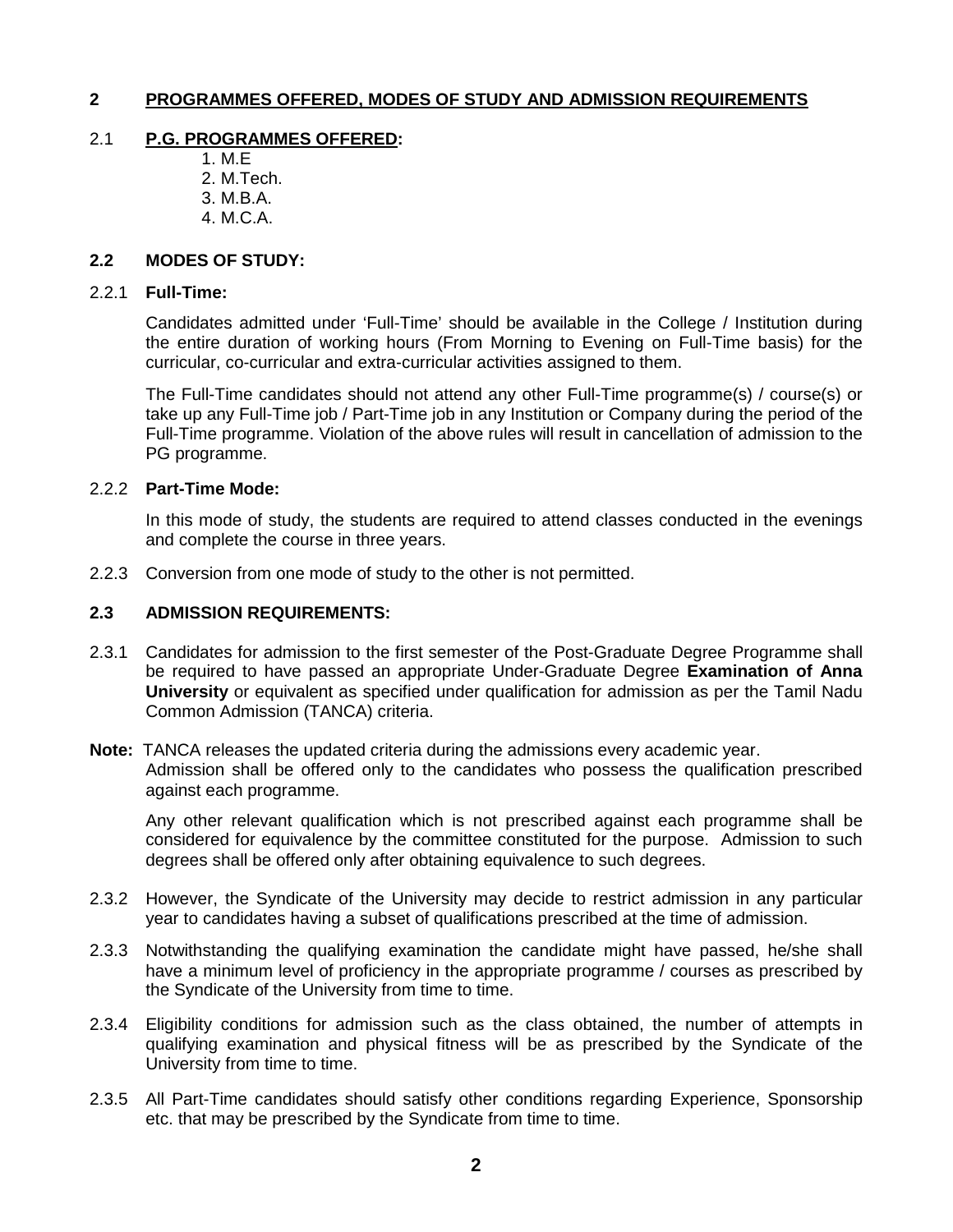## **3 STRUCTURE OF THE PROGRAMMES**

## 3.1 **Categorization of Courses**

Every Post Graduate Degree Programme will have a curriculum with syllabi consisting of theory and practical courses that shall be categorized as follows:

- i. **Foundation Courses (FC)** may include Mathematics or other basic courses
- ii. **Professional Core (PC)** courses include the core courses relevant to the chosen specialization/branch.
- iii. **Professional Elective (PE)** courses include the elective courses relevant to the chosen specialization/ branch.
- iv. **Employability Enhancement Courses (EEC)** include Project Work and/or Internship, Seminar, Professional Practices, Summer Project, Case Study and Industrial / Practical Training.

Instead of two electives in the curriculum, the student may be permitted to choose a maximum of 2 courses from other PG programmes with the approval of the Head of the Department offering such courses.

## 3.2 **Courses per Semester**

Curriculum of a semester shall normally have a blend of lecture courses and practical courses including Employability Enhancement Courses. Each course may have credits assigned as per clause 3.3.

#### 3.3 **Credit Assignment**

Each course is assigned certain number of credits based on the following:

| Contact period per week                                              | <b>CREDITS</b> |
|----------------------------------------------------------------------|----------------|
| 1 Lecture Period                                                     |                |
| 2 Tutorial Periods                                                   |                |
| 2 Practical Periods<br>(Laboratory / Seminar /<br>Project Work etc.) |                |

The Contact Periods per week for Tutorials and Practical can only be in multiples of 2.

## **3.4 Project Work**

- 3.4.1 The project work for M.E. / M.Tech. Programmes consist of Phase–I and Phase–II. The Phase–I is to be undertaken during III semester and Phase–II, which is a continuation of Phase–I is to be undertaken during IV semester.
- 3.4.2 In case of candidates of M.E. / M.Tech. Programmes not completing Phase-I of project work successfully, the candidates can undertake Phase-I again in the subsequent semester. In such cases the candidates can enroll for Phase-II, only after successful completion of Phase-I.
- 3.4.3 Project work shall be carried out under the supervision of a "qualified teacher" in the Department concerned. In this context "qualified teacher" means the faculty member possessing (i) PG degree with a minimum of 3 years experience in teaching or (ii) Ph.D. degree.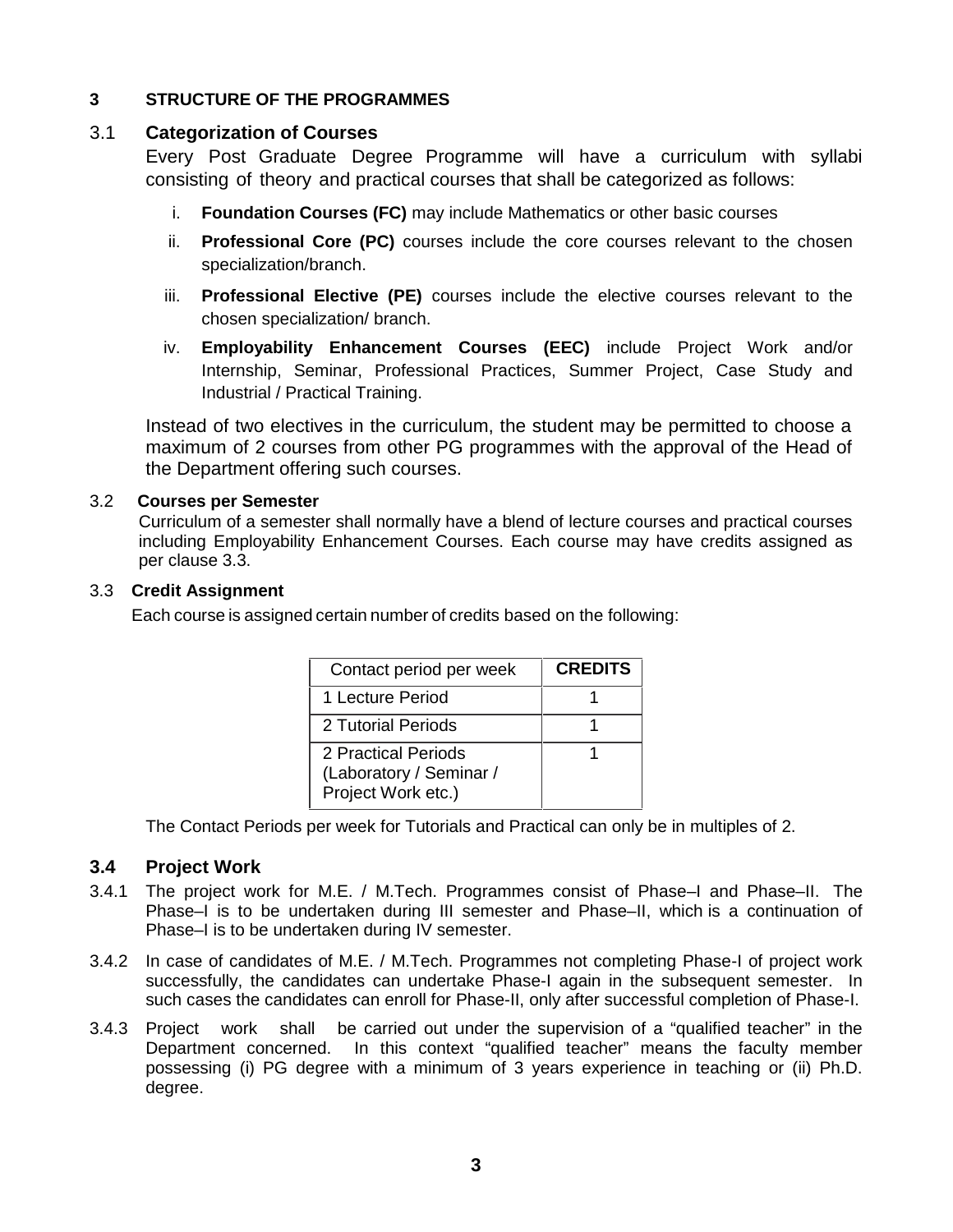- 3.4.4 A candidate may, however, in certain cases, be permitted to work on projects in an Industrial/Research Organization, on the recommendations of the Head of the Department Concerned. In such cases, the Project work shall be jointly supervised by a supervisor of the department and an expert, as a joint supervisor from the organization and the student shall be instructed to meet the supervisor periodically and to attend the review committee meetings for evaluating the progress.
- 3.4.5 The Project work (Phase II in the case of M.E/M.Tech.) shall be pursued for a minimum of 16 weeks during the final semester.
- **3.6** The deadline for submission of final Project Report is 60 calendar days from the last working day of the semester in which project / thesis / dissertation is done. However, the Phase-I of the Project work in the case M.E. / M.Tech. Programmes shall be submitted within a maximum period of 30 calendar days from the last working day of the semester as per the academic calendar published by the University.

#### **3.7 Industrial Training / Internship**

The students may undergo Industrial training for a period as specified in the curriculum during summer / winter vacation. In this case the training has to be undergone continuously for the entire period.

The students may undergo Internship at Research organization / University (after due approval from the Department Consultative Committee) for the period prescribed in the curriculum during summer / winter vacation, in lieu of Industrial training.

#### **3.8 Value Added Courses**

**The Students may optionally undergo Value Added Courses and** the credits earned through the Value Added Courses shall be over and above the total credit requirement prescribed in the curriculum for the award of the degree. One / Two credit courses shall be offered by a Department **of an institution with the prior approval from the Head of the Institution.** The details of the syllabus, time table and faculty may be sent to the Centre for Academic Courses and the Controller of Examinations after approval from the **Head of the Institution** concerned atleast one month before the course is offered. **Students can take a maximum of two one credit courses / one two credit course** during the entire duration of the Programme.

### **3.9 Online Courses**

- 3.9.1 Students may be permitted to credit only one online course of 3 credits with the approval of **Head of the Institution** and Centre for Academic Courses.
- 3.9.2 Students may be permitted to credit one online course (which are provided with certificate) subject to a maximum of three credits. The approved list of online courses will be provided by the Centre for Academic courses from time to time. The student needs to obtain certification or credit to become eligible for writing the End Semester Examination to be conducted by Controller of Examinations, Anna University. The details regarding online courses taken up by students should be sent to the Controller of Examinations, Anna University and Centre for Academic Courses one month before the commencement of end Semester Examination.

#### **3.10 Medium of Instruction**

The medium of instruction is English for all courses, examinations, seminar presentations and project / thesis / dissertation reports.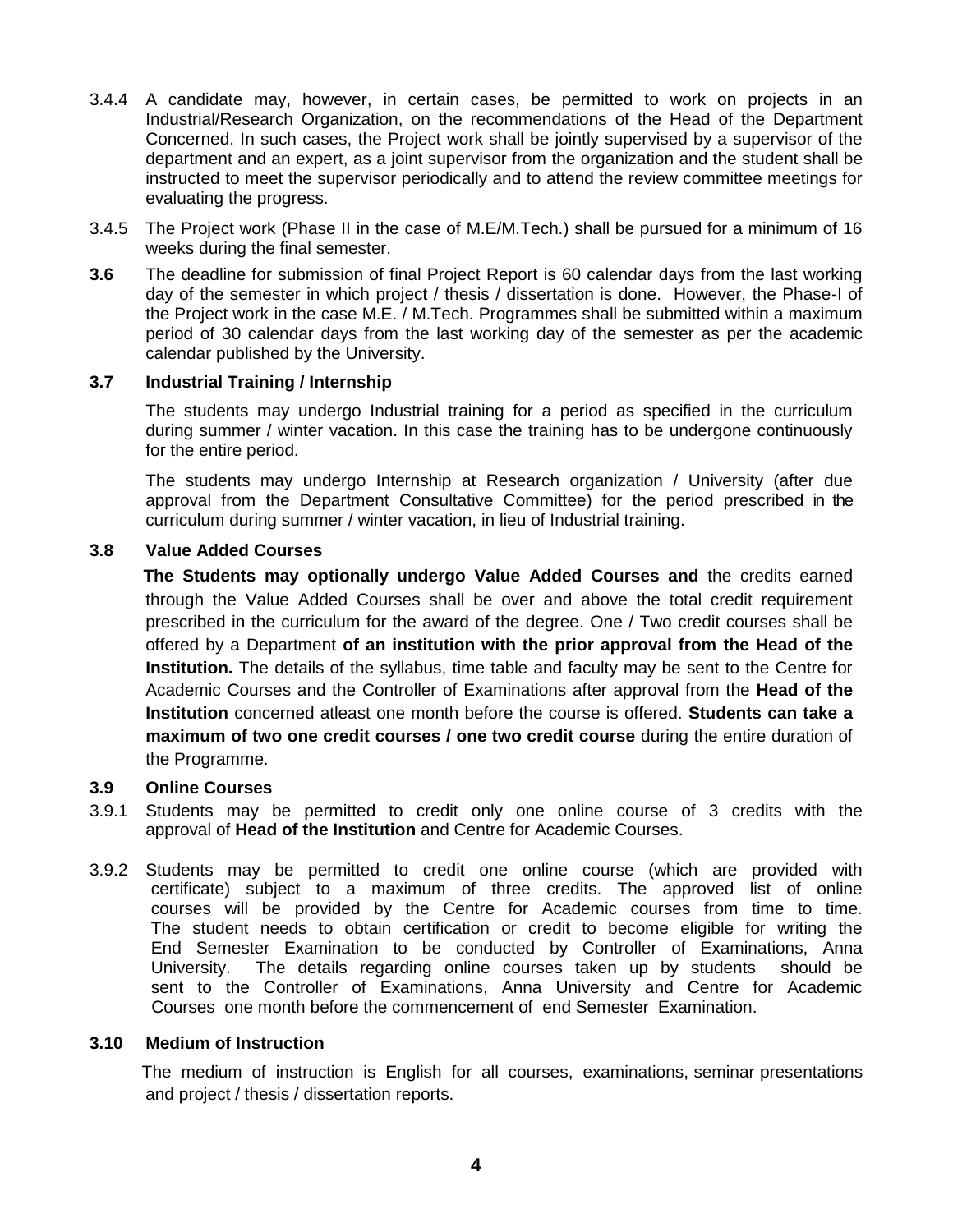## **4 DURATION AND STRUCTURE OF THE PROGRAMMES:**

4.1 The minimum and maximum period for completion of the P.G. Programmes are given below:

| Programme                  | Min. No. of<br><b>Semesters</b> | Max. No. of<br><b>Semesters</b> |
|----------------------------|---------------------------------|---------------------------------|
| M.E. / M.Tech. (Full-Time) |                                 |                                 |
| M.E. / M.Tech. (Part Time) | 6                               | 12                              |
| M.C.A. (Full Time)         |                                 | 12                              |
| M.B.A. (Full Time)         |                                 |                                 |
| M.B.A. (Part Time)         |                                 | 12                              |

- 4.2 The Curriculum and Syllabi of all the P.G. Programmes shall be approved by the Academic Council of Anna University. The number of Credits to be earned for the successful completion of the programme shall be as specified in the Curriculum of the respective specialization of the P.G. Programme
- 4.3 Each semester shall normally consist of 75 working days or 540 periods of each 50 minutes duration, for full-time mode of study or 250 periods for part-time mode of study. The Head of the Institution shall ensure that every teacher imparts instruction as per the number of periods specified in the syllabus and that the teacher teaches the full content of the specified syllabus for the course being taught. For the purpose of calculation of attendance requirement for writing the end semester examinations (as per clause 9) by students, following method shall be used.

Percentage of Total no. of periods attended in all the courses per semester

Attendance = X100

(No.of periods / week as prescribed in the curriculum) x 15 taken together for all courses of the semester

End Semester Examinations conducted by the University will be scheduled after the last working day of the semester.

4.4 The minimum prescribed credits required for the award of the degree shall be within the limits specified below:

| Programme      | <b>Prescribed Credit Range</b> |  |
|----------------|--------------------------------|--|
| M.E. / M.Tech. | 70 to 75                       |  |
|                |                                |  |
|                |                                |  |
| Programme      | <b>Prescribed Credit Range</b> |  |
| M.C.A.         | $115 - 120$                    |  |

## **5. COURSE REGISTRATION**

5.1 The Institution is responsible for registering the courses that each student is proposing to undergo in the ensuing semester. Each student has to register for all courses to be undergone in the curriculum of a particular semester (with the facility to drop courses to a maximum of 6 credits (vide clause 5.2)). The student can also register for courses for which the student has failed in the earlier semesters.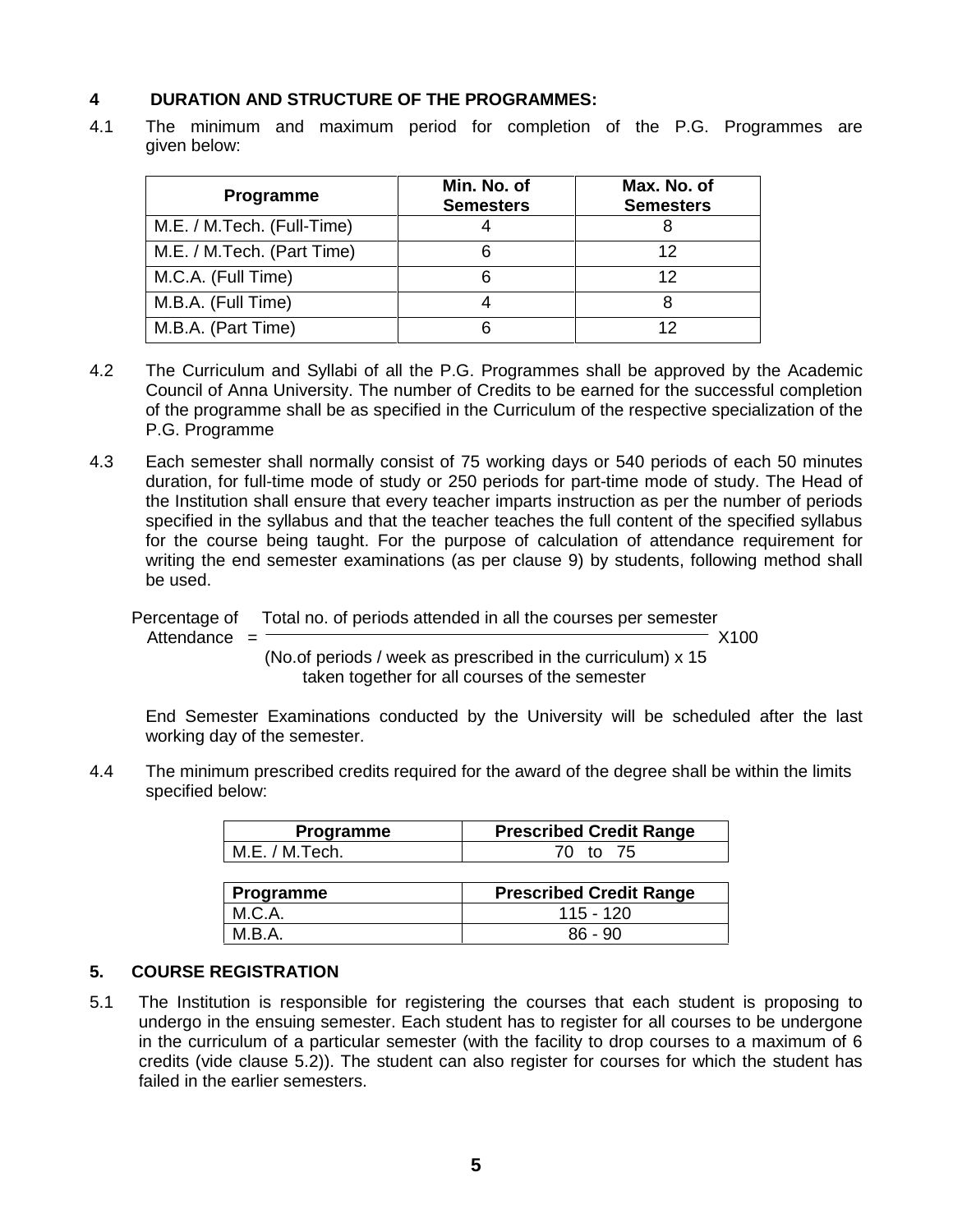The registration details of the candidates may be approved by the Head of the Institution and forwarded to the Controller of Examinations. This registration is for undergoing the course as well as for writing the End Semester Examinations.

## **The courses that a student registers in a particular semester may include**

- i. Courses of the current semester.
- ii. The core (Theory/Lab /EEC) courses that the student has not cleared in the previous semesters.
- iii. Elective courses which the student failed (either the same elective or a different elective instead).

#### **5.2 Flexibility to Drop courses**

- 5.2.1 A student has to earn the total number of credits specified in the curriculum of the respective Programme of study in order to be eligible to obtain the degree.
- 5.2.2 From the II to Final semesters, the student has the option of dropping existing courses in a semester during registration. Total number of credits of such courses cannot exceed 6 for PG (Full Time) programmes and cannot exceed 3 for PG (Part Time) programmes.

## **6 EVALUATION OF PROJECT WORK**

The evaluation of Project Work for Phase-I & Phase-II in the case of M.E. / M.Tech. and project work of M.B.A and M.C.A shall be done independently in the respective semesters and marks shall be allotted as per the weightages given in Clause 6.1.

6.1 There shall be three assessments (each 100 marks) during the Semester by a review committee. The Student shall make presentation on the progress made before the Committee. The Head of the Institution shall constitute the review committee for each branch of study. The total marks obtained in the three assessments shall be reduced to 20 marks and rounded to the nearest integer (as per the Table given below). There will be a vice-voce Examination during End Semester Examinations conducted by a Committee consisting of the supervisor, one internal examiner and one external examiner. The internal examiner and the external examiner shall be appointed by the Controller of Examination. The distribution of marks for the internal assessment and End semester examination is given below:

|                 | Internal Assessment (20<br>Marks) |                          | <b>End Semester Examination (80 Marks)</b>       |                                      |                      |                        |
|-----------------|-----------------------------------|--------------------------|--------------------------------------------------|--------------------------------------|----------------------|------------------------|
| <b>Review -</b> | <b>Review -</b><br>Ш              | <b>Review</b><br>$-$ III | <b>Thesis</b><br><b>Submission</b><br>(30 Marks) | Viva – Voce<br>(Rounded to 50 Marks) |                      |                        |
|                 |                                   |                          | External<br>Examiner                             | Internal<br>Examiner                 | External<br>Examiner | Supervisor<br>Examiner |
| 5               | 7.5                               | 7.5                      | 30                                               | 15                                   | 20                   | 15                     |

6.2 The Project Report prepared according to approved guidelines as given by Director, Academic Courses and duly signed by the supervisor(s) and the Head of the Department concerned shall be submitted to the Head of the Institution.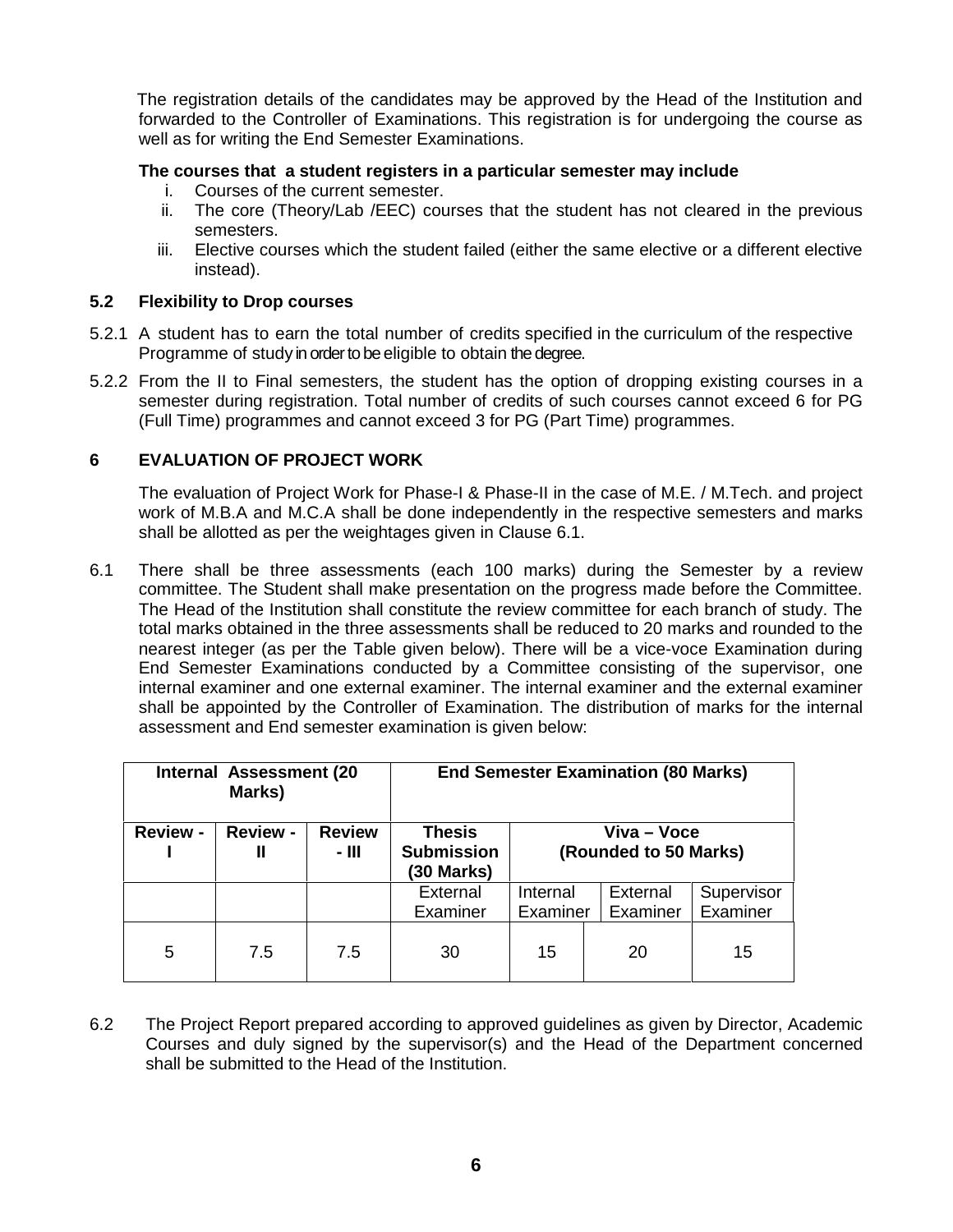**6.3** If the candidate fails to obtain 50% of the internal assessment marks in the Phase–I and Phase–II / final project, he/she will not be permitted to submit the report for that particular semester and has to re-enroll for the same in the subsequent semester.

If a candidate fails to submit the project report on or before the specified deadline, he/she is deemed to have failed in the Project Work and shall re-enroll for the same in a subsequent semester. This applies to both Phase–I and Phase–II in the case of M.E. / M.Tech. Project Work and the Final Project work of M.B.A. / M.C.A.

If a candidate fails in the end semester examinations of Phase–I, he/she has to resubmit the Project Report within 30 days from the date of declaration of the results. If he / she fails in the End semester examination of Phase–II of Project work of M.E. / M.Tech. or the Final Project work of M.B.A. / M.C.A, he/she shall resubmit the Project Report within 60 days from the date of declaration of the results. The resubmission of a project report and subsequent viva-voce examination will be considered as reappearance with payment of exam fee. For this purpose the same Internal and External examiners shall evaluate the resubmitted report.

- 6.3.1 A copy of the approved Project Report after the successful completion of viva-voce examinations shall be kept in the library of the college / institution.
- 6.3.2 Practical / Industrial Training, Summer Project if specified in the Curriculum shall not exceed the maximum duration of 4 weeks and should be organized by the Head of the Department for every student.
- 6.3.3 At the end of Practical / Industrial Training, Summer Project the candidate shall submit a certificate from the organization where he/she has undergone training and also a brief report. The evaluation for 100 marks will be carried out internally based on this report and a Viva- Voce Examination will be conducted by a Departmental Committee constituted by the Head of the Institution. Certificates submitted by the students shall be attached to the mark list sent by the Head of the Institution to the Controller of Examination.

## **7 CLASS ADVISER**

There shall be a class advisor for each class. The class advisor will be one among the (course-instructors) of the class. He / She will be appointed by the Head of the department concerned. The class advisor is the ex-officio member and the Convener of the class committee. The responsibilities for the class advisor shall be:

- To act as the channel of communication between the HoD and the students of the respective class.
- To collect and maintain various statistical details of students.
- To help the chairperson of the class committee in planning and conduct of the class committee meetings.
- To monitor the academic performance of the students including attendance and to inform the class committee.
- To attend to the students' welfare activities like awards, medals, scholarships and industrial visits.

## **8 CLASS COMMITTEE**

8.1 A Class Committee consists of teachers of the concerned class, student representatives and a chairperson who is not teaching the class. It is like the 'Quality Circle' (more commonly used in industries) with the overall goal of improving the teaching-learning process. The functions of the class committee include: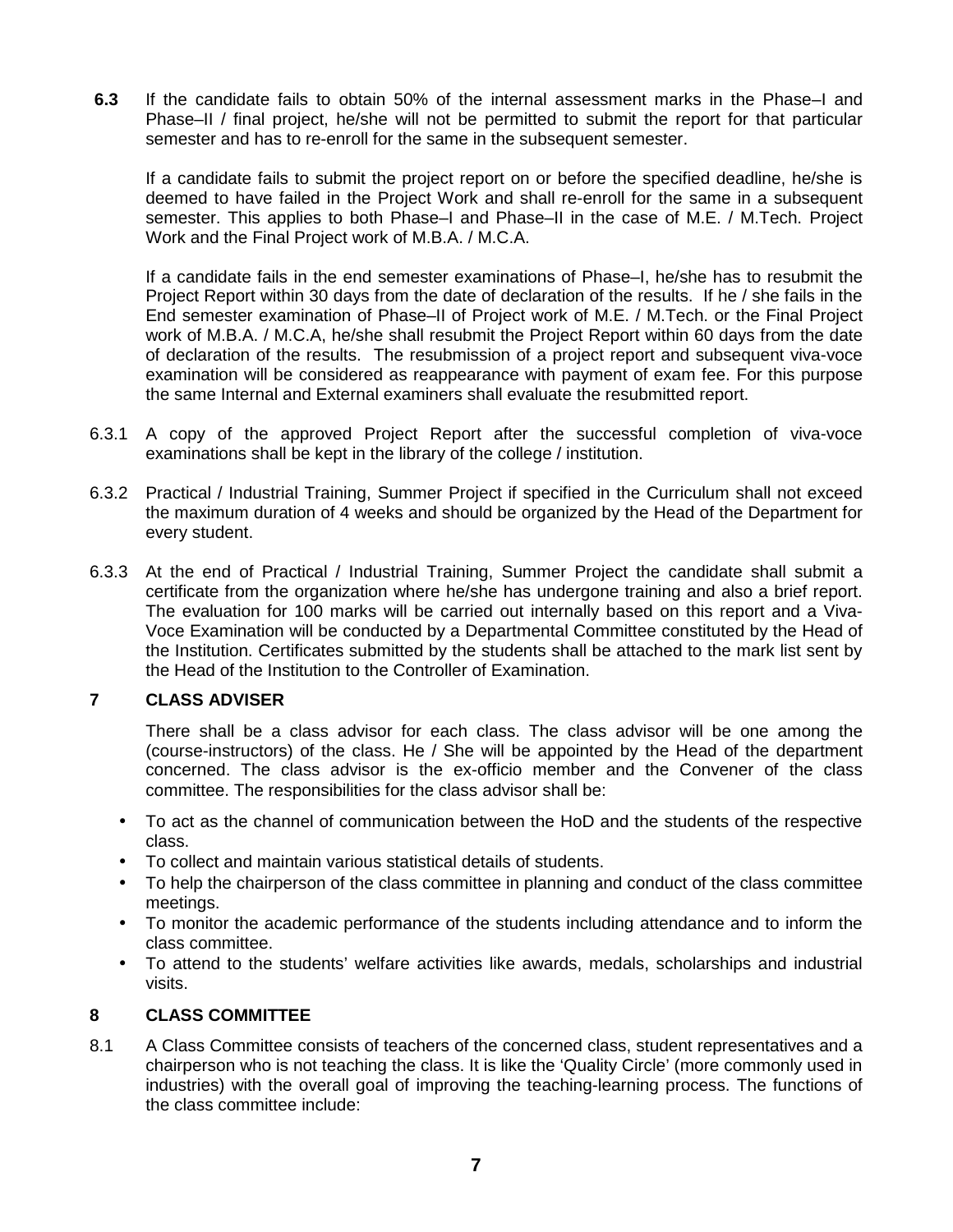- Solving problems experienced by students in the class room and in the laboratories.
- Clarifying the regulations of the programme and the details of rules therein.
- Informing the student representatives, the "academic schedule" including the dates of assessments and the syllabus coverage for each assessment period.
- Informing the student representatives, the details of regulations regarding the weightage used for each assessment. In the case of practical courses (laboratory / project work / seminar etc.) the breakup of marks for each experiment/ exercise/ module of work, should be clearly discussed in the class committee meeting and informed to the students.
- Analyzing the performance of the students of the class after each test and finding the ways and means of improving the Students Performance
- Identifying the weak students, if any, in any specific subject and requesting the teachers concerned to provide some additional help or guidance or coaching to such weak students as frequently as possible.
- 8.2 The class committee for a class under a particular programme is normally constituted by the Head of the Department. However, if the students of different programmes are mixed in a class, the class committee is to be constituted by the Head of the Institution.
- 8.3 The class committee shall be constituted on the first working day of any semester or earlier.
- 8.4 At least 2 student representatives (usually 1 boy and 1 girl) shall be included in the class committee.
- 8.5 The chairperson of the class committee shall invite the Class adviser(s) and the Head of the Department to the meeting of the class committee.
- 8.6 The Head of the Institution may participate in any class committee of the institution.
- 8.7 The Chairperson of be Class Committee is required to prepare the minutes of every meeting, submit the same to the Head of the Institution within two days of the meeting and arrange to circulate among the concerned students and teachers. If there are some points in the minutes requiring action by the management, the same shall be brought to the notice of the management by the Head of the Institution.
- 8.8 The first meeting of the class committee shall be held within one week from the date of commencement of the semester in order to inform the students about the nature and weightage of assessments within the framework of the Regulations. Two or three subsequent meetings may be held at suitable intervals. During these meetings the student members, representing the entire class, shall meaningfully interact and express the opinions and suggestions of the class students to improve the effectiveness of the teaching-learning process.

## **9 COURSE COMMITTEE FOR COMMON COURSES**

Each common course offered to more than one group of students shall have a "Course Committee" comprising all the teachers teaching the common course with one of them nominated as Course Coordinator. The nomination of the course Coordinator shall be made by the Head of the Department / Head of the Institution depending upon whether all the teachers teaching the common course belong to a single department or to several departments. The 'Course committee' shall meet as often as possible and ensure uniform evaluation of the tests and arrive at a common scheme of evaluation for the tests. Wherever it is feasible, the course committee may also prepare a common question paper for the Assessment Test(s).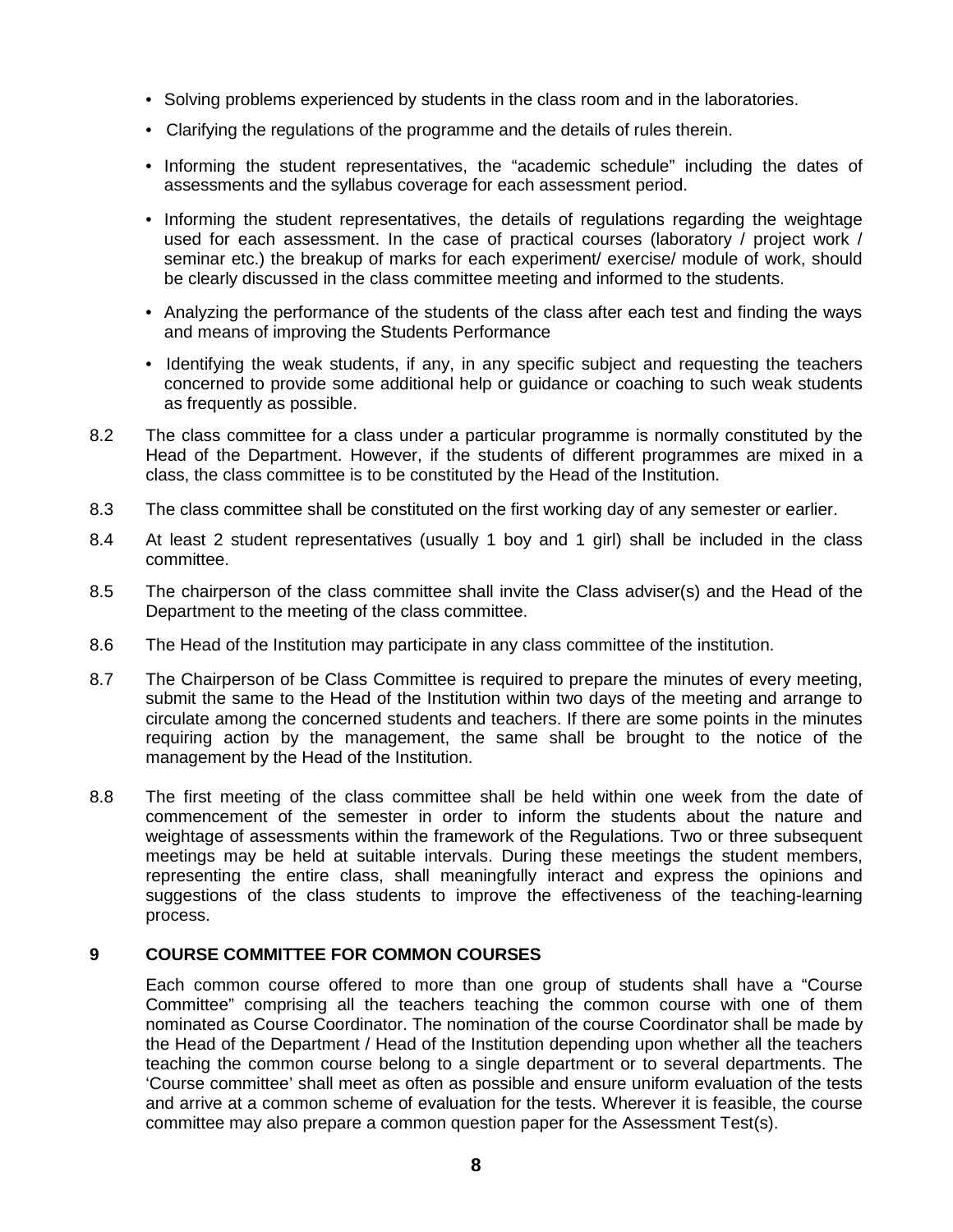## **10 ATTENDANCE REQUIREMENTS FOR COMPLETION OF A SEMESTER**

10.1 A candidate who has fulfilled the following conditions shall be deemed to have satisfied the attendance requirements for completion of a semester.

Ideally every student is expected to attend all classes and earn 100% attendance. However in order to allow provision for certain unavoidable reasons such as prolonged hospitalization / accident / specific illness the student is expected to earn a minimum of 75% attendance to become eligible to write the End-Semester Examinations.

Therefore, every student shall secure not less than 75% of overall attendance in that semester as per clause 4.3.

- 10.2 However, a candidate who secures overall attendance between 65% and 74% in that current semester due to medical reasons (prolonged hospitalization / accident / specific illness / participation in sports events) may be permitted to appear for the current semester examinations subject to the condition that the candidate shall submit the medical certificate / sports participation certificate to the Head of the Institution. The same shall be forwarded to the Controller of Examinations for record purposes.
- 10.3 Candidates who could secure less than 65% overall attendance and **Candidates who do not satisfy the clauses 10.1 & 10.2** will not be permitted to write the end-semester examination of that current semester and are not permitted to go to next semester. They are required to repeat the incomplete semester in the next academic year.

#### **11 PROCEDURES FOR AWARDING MARKS FOR INTERNAL ASSESSMENT(IA)**

The maximum marks assigned to different courses shall be as given below: Each of the theory and practical courses (including project work) shall carry a maximum of 100 marks of which 20 marks will be through internal assessment and the End Semester Examination (ESE) will carry 80 marks.

11.1 The marks for the continuous assessment shall be awarded as per the procedure given below:

#### **(i) Theory Courses:**

Three tests each carrying 100 marks shall be conducted during the semester by the Department / College concerned. The total marks obtained in all tests put together out of 300, shall be proportionately reduced for 20 marks and rounded to the nearest integer (This also implies equal weightage to all the three tests).

#### **(ii) Practical Courses:**

The maximum marks for Internal Assessment shall be 20 in case of practical courses. Every practical exercise / experiment shall be evaluated based on conduct of experiment / exercise and records maintained. There shall be at least one test. The criteria for arriving at the Internal Assessment marks of 20 is as follows: 75 marks shall be awarded for successful completion of all the prescribed experiments done in the Laboratory and 25 marks for the test. The total mark shall be reduced to 20 and rounded to the nearest integer.

#### (**iii**) **Theory Courses with Laboratory component:**

The maximum marks for Internal Assessment shall be 20 in case of theory courses with Laboratory component. For a theory course with Laboratory component, there shall be three assessments: the first two assessments (each with a maximum of 100 marks) will be from theory portions and the third assessment (maximum marks 100) will be for laboratory component. The sum of marks of all three assessments shall be reduced to 20 marks and rounded to the nearest integer.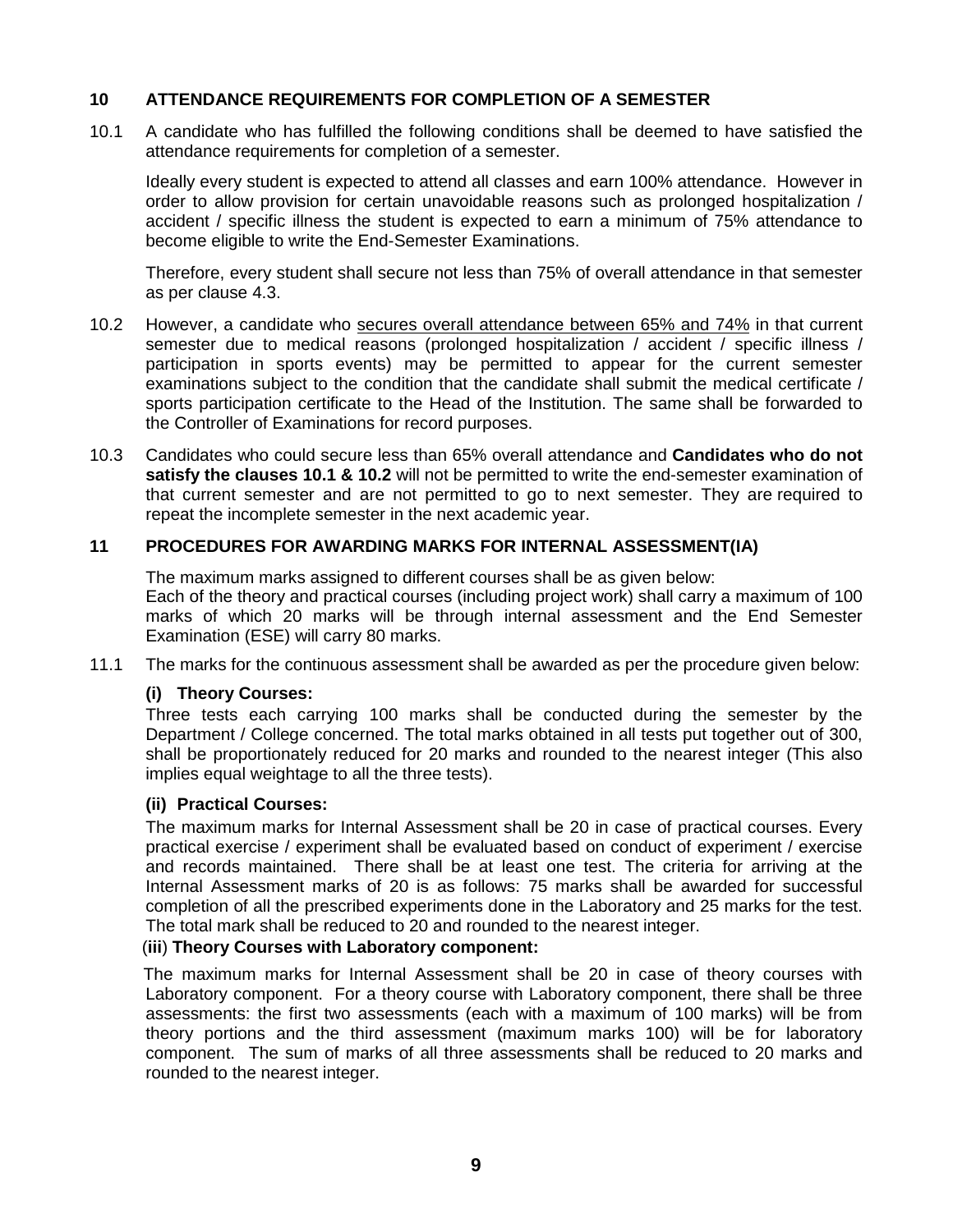## **(iv) Other Employability Enhancement Courses**

- **(a)** The seminar / Case study is to be considered as purely INTERNAL (with 100% internal marks only). Every student is expected to present a minimum of 2 seminars per semester before the evaluation committee and for each seminar marks can be equally apportioned. The three member committee appointed by Head of the Institution will evaluate the seminar and at the end of the semester the marks can be consolidated and taken as the final mark. The evaluation shall be based on the seminar paper (40%), presentation (40%) and response to the questions asked during presentation (20%).
- **(b)** The Industrial / Practical Training shall carry 100 marks and shall be evaluated through internal assessment only. At the end of Industrial / Practical training / internship / Summer Project, the candidate shall submit a certificate from the organization where he / she has undergone training and a brief report. The evaluation will be made based on this report and a Viva-Voce Examination, conducted internally by a three member Departmental Committee constituted by the Head of the Institution. Certificates submitted by the candidate shall be attached to the mark list sent by the Head of the Department.

#### 11.2 **Assessment for Value Added Course**

The one / two credit course shall carry 100 marks and shall be evaluated through **continuous assessments only**. Two Assessments shall be conducted during the semester by the Department concerned. The total marks obtained in the tests shall be reduced to 100 marks and rounded to the nearest integer. A committee consisting of the Head of the Department, staff handling the course and a senior Faculty member nominated by the Head of the Institution shall monitor the evaluation process. The list of students along with the marks and the grades earned may be forwarded to the Controller of Examinations for appropriate action at least one month before the commencement of End Semester Examinations

#### 11.3 **Assessment for Online Courses**

Students may be permitted to credit one online course (which are provided with certificate) subject to a maximum of three credits. The approved list of online courses will be provided by the Centre for Academic courses from time to time. **This online course of 3 credits can be considered instead of one elective course**. The student needs to obtain certification or credit to become eligible for writing the End Semester Examination to be conducted by Anna University. **The course shall be evaluated through the End Semester Examination only conducted by Controller of Examinations, Anna University.**

- 11.4 Internal marks approved by the Head of the Institution shall be displayed by the respective HODs within 5 days from the last working day.
- 11.5 Every teacher is required to maintain an 'ATTENDANCE AND ASSESSMENT RECORD' which consists of attendance marked in each lecture or practical or project work class, the test marks and the record of class work (topics covered), separately for each course. This should be submitted to the Head of the Department periodically (at least three times in a semester) for checking the syllabus coverage and the records of test marks and attendance. The Head of the department will put his signature and date after due verification. At the end the semester, the record should be verified by the Head of the institution who will keep this document in safe custody (for five years). The university or any inspection team appointed by the University may inspect the records of attendance and assessments of both current and previous semesters.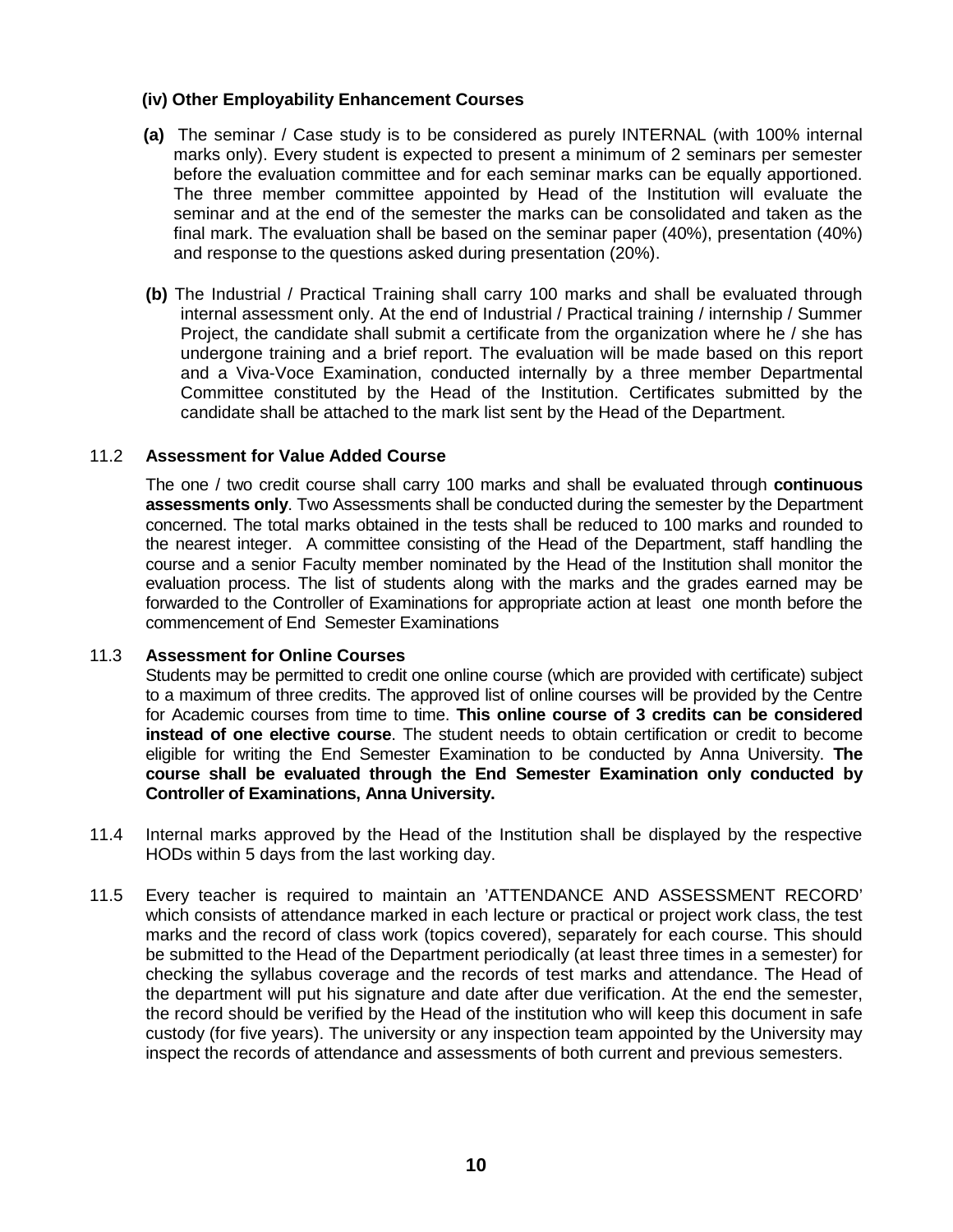#### **12 REQUIREMENTS FOR APPEARING FOR SEMESTER EXAMINATION**

- 12.1 A candidate shall normally be permitted to appear for the University examinations of the current semester if he/she has satisfied the semester completion requirements as per clause 10.1 & 10.2 and has registered for examination in all courses of the current semester.
- 12.2 Further, registration is mandatory for all the courses in the current semester as well as for arrear(s) course(s) for the university examinations failing which, the candidate will not be permitted to move to the higher semester.
- 12.3 A student who has passed all the courses prescribed in the curriculum for the award of the degree shall not be permitted to re-enroll to improve his/her marks in a course or the aggregate marks / CGPA.

#### **13 UNIVERSITY EXAMINATIONS**

13.1 There shall be an End- Semester Examination of 3 hours duration in each lecture based course.

The examinations shall ordinarily be conducted between October and December during the odd semesters and between April and June in the even semesters.

For the practical examinations (including project work), both internal and external examiners shall be appointed by the University.

#### 13.2 **WEIGHTAGE**

The following will be the weightage for different courses.

i) Lecture or Lecture cum Tutorial based course:

| Internal Assessment | 20%   |  |
|---------------------|-------|--|
|                     | 0.001 |  |

- End Semester Examination 80%
- ii) Laboratory based courses Internal Assessment - 20%<br>End Semester Examination - 80% End Semester Examination -
- iii) Project work Internal Assessment - 20% Evaluation of Project Report by external examiner - 30%
	- Viva-Voce Examination 50%
- iv) Practical training / summer project / seminar Internal Assessment - 100%

#### **14 PASSING REQUIREMENTS**

14.1 A candidate who secures not less than 50% of total marks prescribed for the course with a minimum of 50% of the marks prescribed for each of the course of the End-Semester University Examination in both theory and practical courses shall be declared to have passed in the course and acquired the relevant number of credits.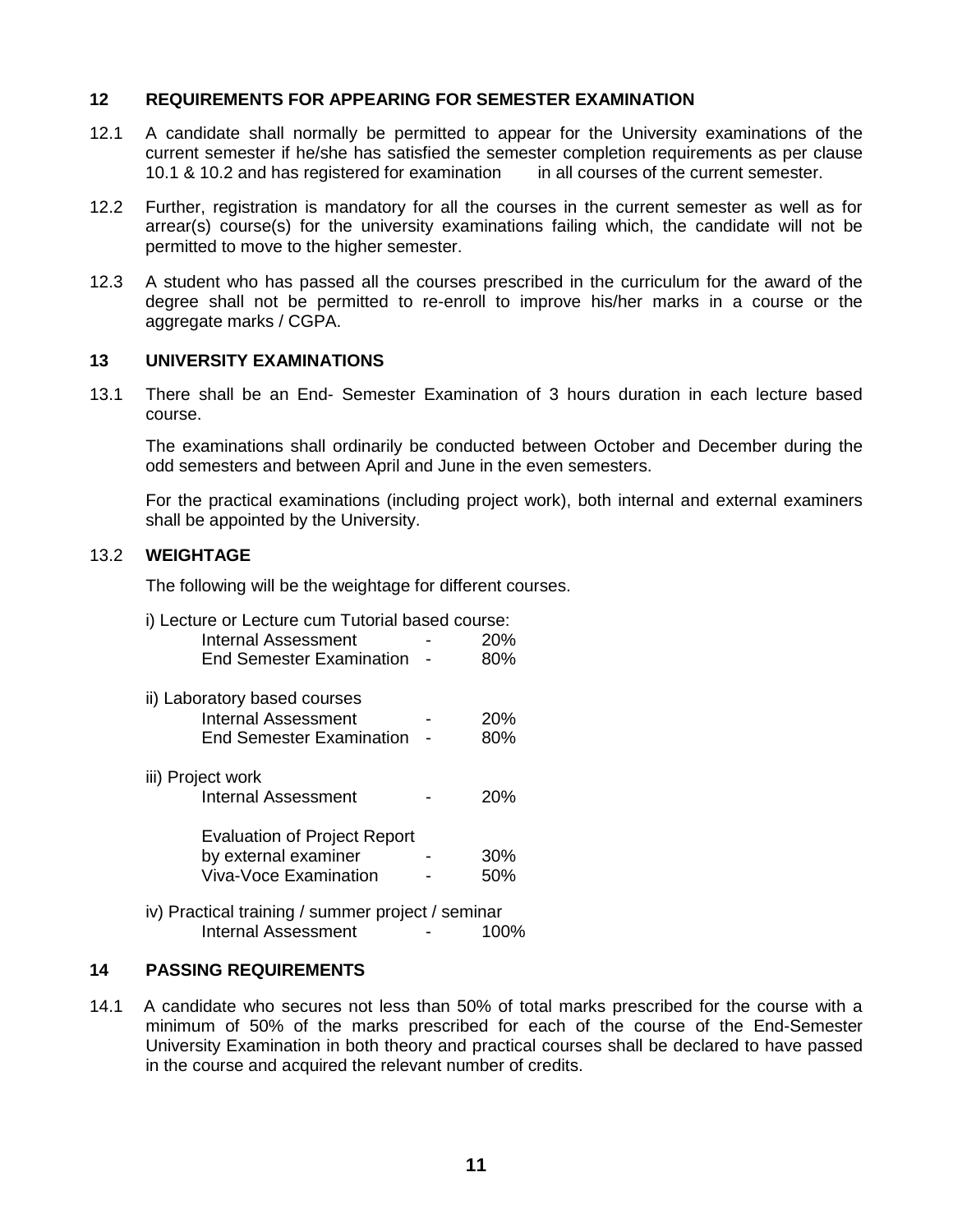14.2 If a student fails to secure a pass in theory courses in the current semester examination, he/she is allowed to write arrear examinations for the next three consecutive semesters and their internal marks shall be carried over for the above mentioned period of three consecutive semesters.

In case, if he/she has not successfully completed all the courses of semester I at the end of semester IV, he/she shall redo the semester I courses along with regular students. For the subsequent semesters of II, III and IV, the same procedure shall be followed, subject to the maximum permissible period for this programme.

For MCA programme, to register for courses in V and VI semesters, the student should have successfully completed all the courses of I and II semesters respectively. In case, if he/she has not successfully completed all the courses of semester III at the end of semester VI, he/she shall redo the semester III courses along with regular students. For the subsequent semesters of IV, V and VI, the same procedure shall be followed, subject to the maximum permissible period for this programme.

- 14.3 If a student fails to secure a pass in a laboratory course, **the student shall register** for the course again, when offered next.
- 14.4 If a student fails to secure a pass in project work even after availing clause (6.3), **the student shall register** for the course again, when offered next.
- 14.5 The passing requirement for the courses which are assessed only through purely internal assessment (EEC courses except project work), is 50% of the internal assessment marks only.
- 14.6 A student can apply for revaluation of the student's semester examination answer paper in a theory course, within 2 weeks from the declaration of results, on payment of a prescribed fee along with prescribed application to the COE through the Head of the Institution. The COE will arrange for the revaluation and the results will be intimated to the student concerned through the Head of the Institution. Revaluation is not permitted for laboratory course and project work.

## **15 AWARD OF LETTER GRADES**

15.1 All assessments of a course will be evaluated on absolute marks basis. However, for the purpose of reporting the performance of a candidate, letter grades, each carrying certain number of points, will be awarded as per the range of total marks (out of 100) obtained by the candidate in each subject as detailed below:

| <b>Letter Grade</b>            | <b>Grade Points</b> | <b>Marks Range</b> |
|--------------------------------|---------------------|--------------------|
| (Outstanding)<br>O             | 10                  | $91 - 100$         |
| $A + (Excellent)$              | 9                   | $81 - 90$          |
| (Very Good)<br>A               | 8                   | $71 - 80$          |
| (Good)<br>B +                  | 7                   | $61 - 70$          |
| (Average)<br>в                 | 6                   | $50 - 60$          |
| RA.                            | 0                   | $50$               |
| SA (Shortage of<br>Attendance) | O                   |                    |
| W                              | 0                   |                    |
|                                |                     |                    |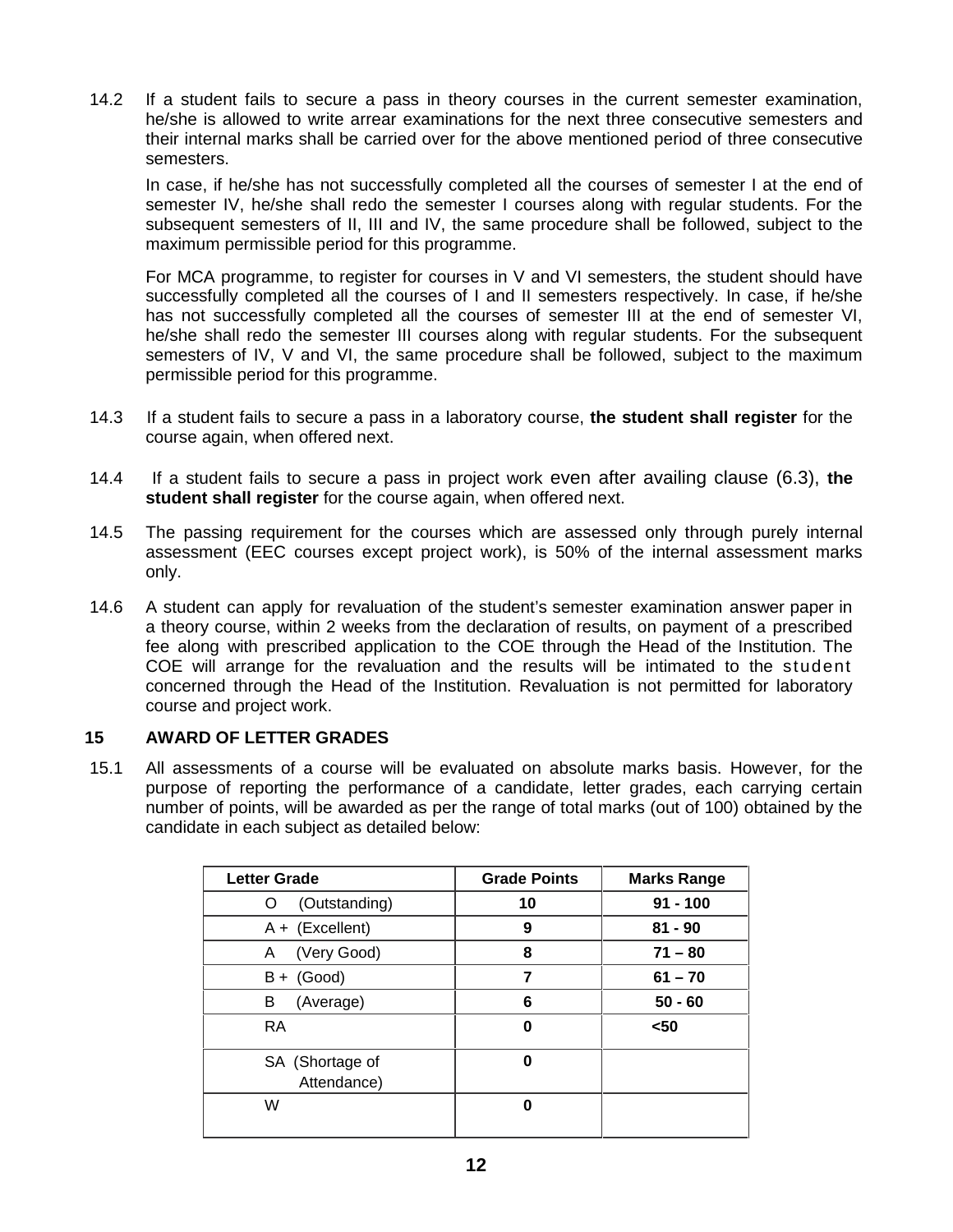A student is deemed to have passed and acquired the corresponding credits in a particular course if he/she obtains any one of the following grades: "O", "A+", "A", "B+","B".

'SA' denotes shortage of attendance (as per clause 10.3) and hence prevention from writing the end semester examinations. 'SA' will appear only in the result sheet.

**"RA"** denotes that the student has failed to pass in that course. "**W**" denotes **withdrawal** from the exam for the particular course. The grades RA and W will figure both in Marks Sheet as well as in Result Sheet). In both cases the student has to earn Continuous Assessment marks and appear for the End Semester Examinations.

If the grade W is given to course, the attendance requirement need not be satisfied.

If the grade RA is given to a core **theory course**, the attendance requirement need not be satisfied, but if the grade RA is given to a **Laboratory Course/ Project work / Seminar and any other EEC course,** the attendance requirements (vide clause 10) should be satisfied.

**15.2** The grades O, A+, A, B+, B obtained for the one credit course shall figure in the Mark sheet under the title **'Value Added Courses'**. The Courses for which the grades are RA, SA **will not figure in the mark sheet.**

## **15.3 GRADE SHEET**

After results are declared, Grade Sheets will be issued to each student which will contain the following details:

- The college in which the candidate has studied.
- The list of courses enrolled during the semester and the grades scored.
- The Grade Point Average (GPA) for the semester and
- The Cumulative Grade Point Average (CGPA) of all courses enrolled from first semester onwards.

GPA for a semester is the ratio of the sum of the products of the number of credits for courses acquired and the corresponding points to the sum of the number of credits for the courses acquired in the semester. CGPA will be calculated in a similar manner, considering all the courses registered from first semester. RA grades will be excluded for calculating GPA and CGPA.

$$
C_i GP_i
$$
\n
$$
C_i GP_i
$$
\n
$$
I = 1
$$
\n
$$
C_i
$$
\n
$$
I = 1
$$
\n
$$
C_i
$$
\n
$$
I = 1
$$

where

**C<sup>i</sup>** is the number of credits assigned to the course

**GP**<sup>i</sup> is the Grade point corresponding to the grade obtained for each Course **n** is number of all Courses successfully cleared during the particular semester in the case of GPA and during all the semesters in the case of **CGPA.**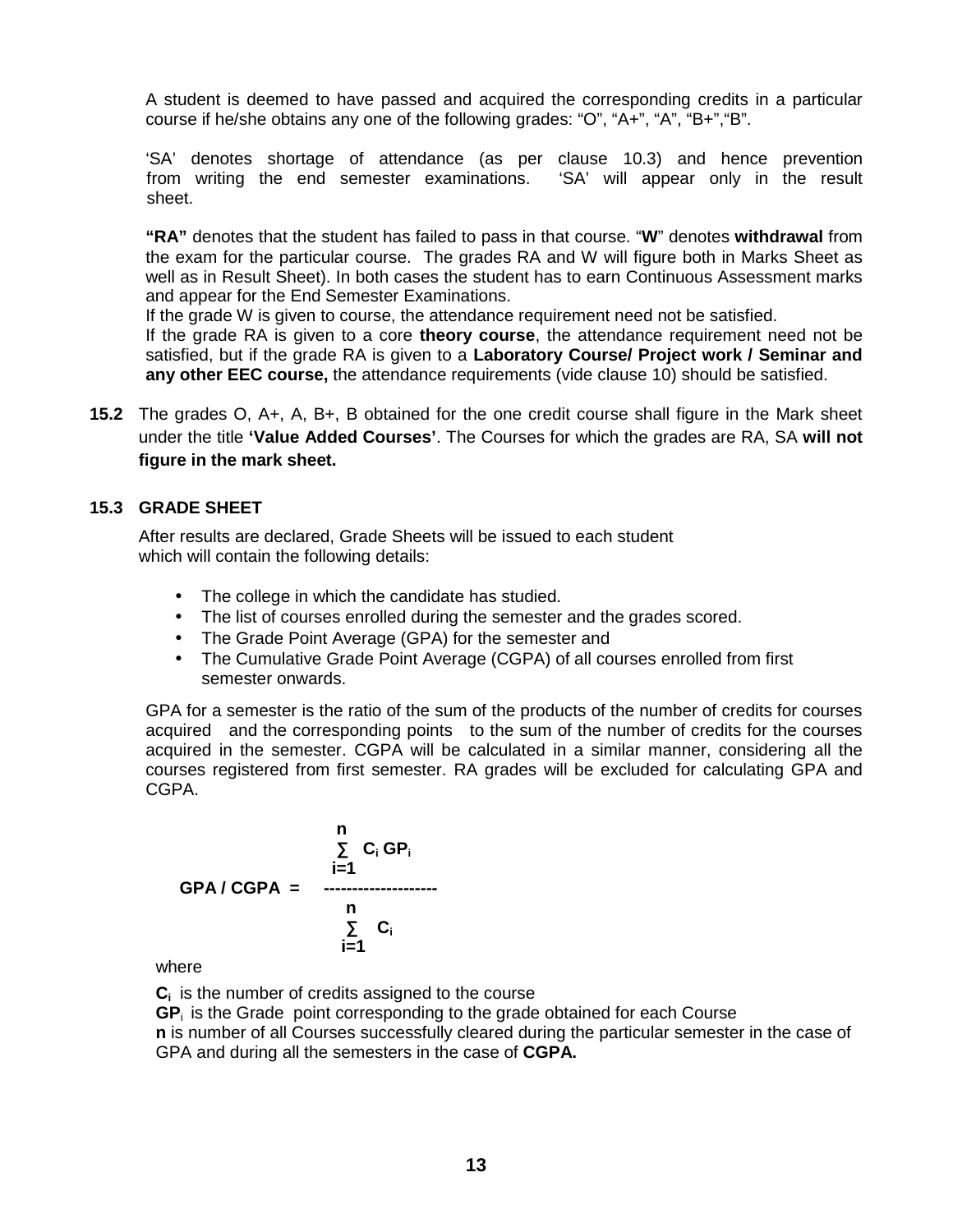## **16 ELIGIBILITY FOR THE AWARD OF THE DEGREE**

- 16.1 A student shall be declared to be eligible for the award of the PG Degree (M.E./ M.Tech., M.C.A., M.B.A.) provided the student has
	- i. Successfully gained the required number of total credits as specified in the curriculum corresponding to the student's programme within the stipulated time.

## ii. **a. M.E./ M.Tech., M.B.A.(Full Time)**

Successfully completed the course requirements, appeared for the End-Semester examinations and passed all the subjects prescribed in all the 4 semesters within a maximum period of 4 years reckoned from the commencement of the first semester to which the candidate was admitted.

## **b. M.E./ M.Tech., M.B.A.(Part Time) and M.C.A.(Full Time)**

Successfully completed the course requirements, appeared for the End-Semester examinations and passed all the subjects prescribed in all the 6 semesters within a maximum period of 6 years reckoned from the commencement of the first semester to which the candidate was admitted.

- iii. Successfully passed any additional courses prescribed by the Director, Academic Courses whenever readmitted under regulations other than R-2017 (vide clause **19.3**)
- iv. No disciplinary action pending against the student.
- v. The award of Degree must have been approved by the Syndicate of the University.

## **17 CLASSIFICATION OF THE DEGREE AWARDED**

## 17.1 **FIRST CLASS WITH DISTINCTION:**

A Student who satisfies the following conditions shall be declared to have passed the examination in **First class with Distinction**:

## **M.E. / M.Tech. M.B.A.(Full Time)**

- Should have passed the examination in all the courses of all the four semesters in the student's First Appearance within **three** years, which includes authorised break of study of one year (if availed). Withdrawal from examination (vide Clause 18) will not be considered as an appearance.
- Should have secured a CGPA of not less than **8.50.**
- Should NOT have been prevented from writing end Semester examination due to lack of attendance in any of the courses.

#### **M.E. / M.Tech. M.B.A.(Part Time) and M.C.A (Full Time)**

- Should have passed the examination in all the courses of all the six semesters in the student's First Appearance within **four** years, which includes authorised break of study of one year (if availed). Withdrawal from examination (vide Clause 18) will not be considered as an appearance.
- Should have secured a CGPA of not less than **8.50.**
- Should NOT have been prevented from writing end Semester examination due to lack of attendance in any of the courses.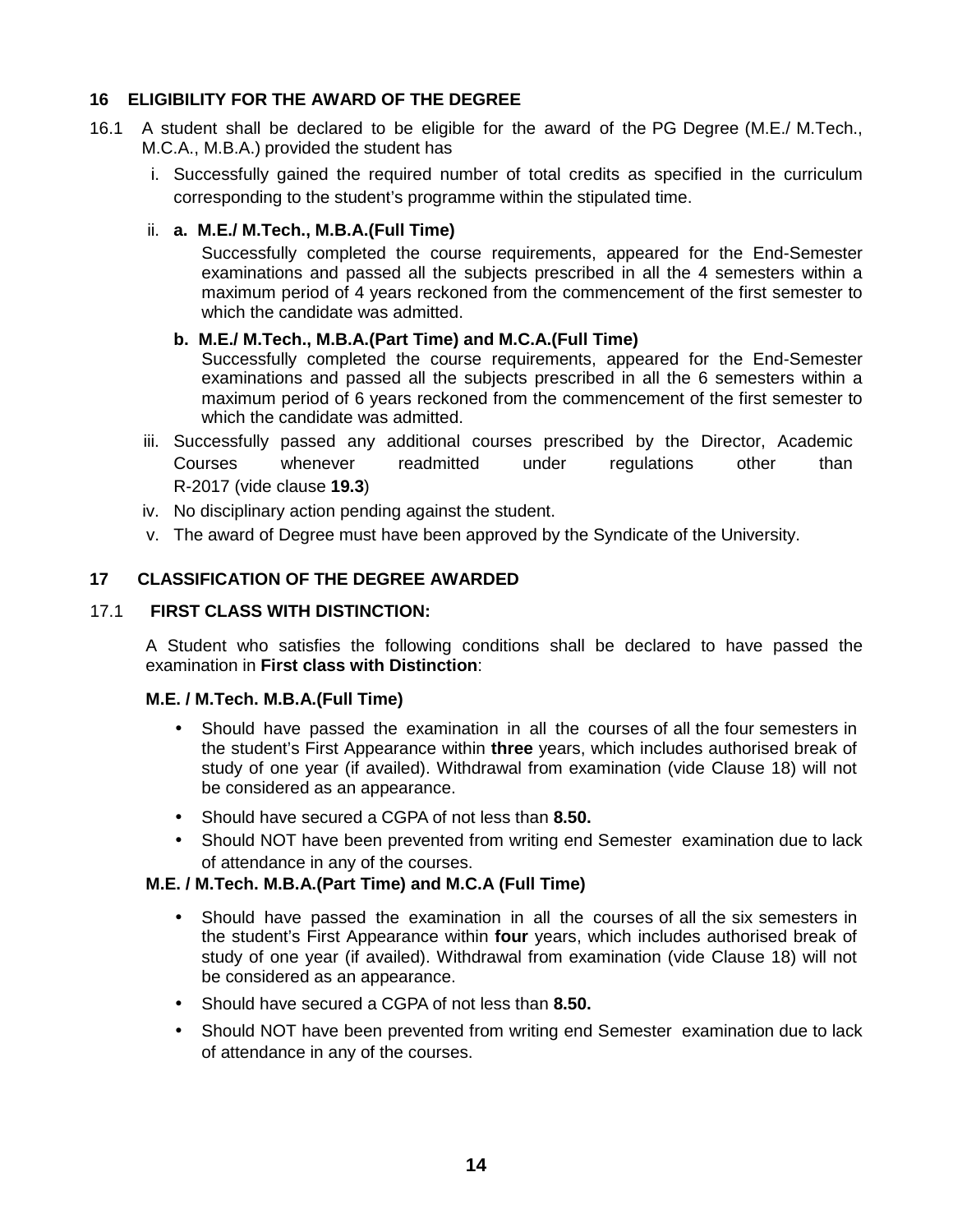## 17.2 **FIRST CLASS:**

A student who satisfies the following conditions shall be declared to have passed the examination in **First class**:

### **M.E. / M.Tech. M.B.A.(Full Time)**

- Should have passed the examination in all the courses of all four semesters **within three years** , which includes one year of authorized break of study (if availed) or prevention from writing the End Semester Examination due to lack of attendance (if applicable).
- Should have secured a CGPA of not less than **7.00.**

#### **M.E. / M.Tech. M.B.A. (Part Time) and M.C.A (Full Time)**

- Should have passed the examination in all the courses of all six semesters **within four years** , which includes one year of authorized break of study (if availed) or prevention from writing the End Semester Examination due to lack of attendance (if applicable).
- Should have secured a CGPA of not less than **7.00.**

#### 17.3 **SECOND CLASS:**

All other students (not covered in clauses 17.1 and 17.2) who qualify for the award of the degree **(**vide Clause 16.1) shall be declared to have passed the examination in **Second Class**.

17.4 A student who is absent in End Semester Examination in a course / project work after having registered for the same shall be considered to have appeared in that examination (except approved withdrawal from end semester examinations as per clause 18) for the purpose of classification.

#### 17.5 **Photocopy** / **Revaluation**

A candidate can apply for photocopy of his/her semester examination answer paper in a theory course, within 2 weeks from the declaration of results, on payment of a prescribed fee through proper application to the Controller of Examinations through the Head of Institutions. The answer script is to be valued and justified by a faculty member, who handled the subject and recommend for revaluation with breakup of marks for each question. Based on the recommendation, the candidate can register for the revaluation through proper application to the Controller of Examinations. The Controller of Examinations will arrange for the revaluation and the results will be intimated to the candidate concerned through the Head of the Institutions. Revaluation is not permitted for practical courses and for project work.

A candidate can apply for revaluation of answer scripts for not exceeding 5 subjects at a time.

#### 17.6 **Review**

Candidates not satisfied with Revaluation can apply for Review of his/ her examination answer paper in a theory course, within the prescribed date on payment of a prescribed fee through proper application to Controller of Examination through the Head of the Institution.

Candidates applying for Revaluation only are eligible to apply for Review.

## **18 PROVISION FOR WITHDRAWAL FROM EXAMINATION:**

18.1 A student may, for valid reasons, (medically unfit / unexpected family situations / sports approved by Chairman, sports board and HOD) be granted permission to withdraw from appearing for the end semester examination in any course or courses in **ANY ONE** of the semester examinations during the entire duration of the degree programme. The application shall be sent to Director, Student Affairs through the Head of the Institutions with required documents.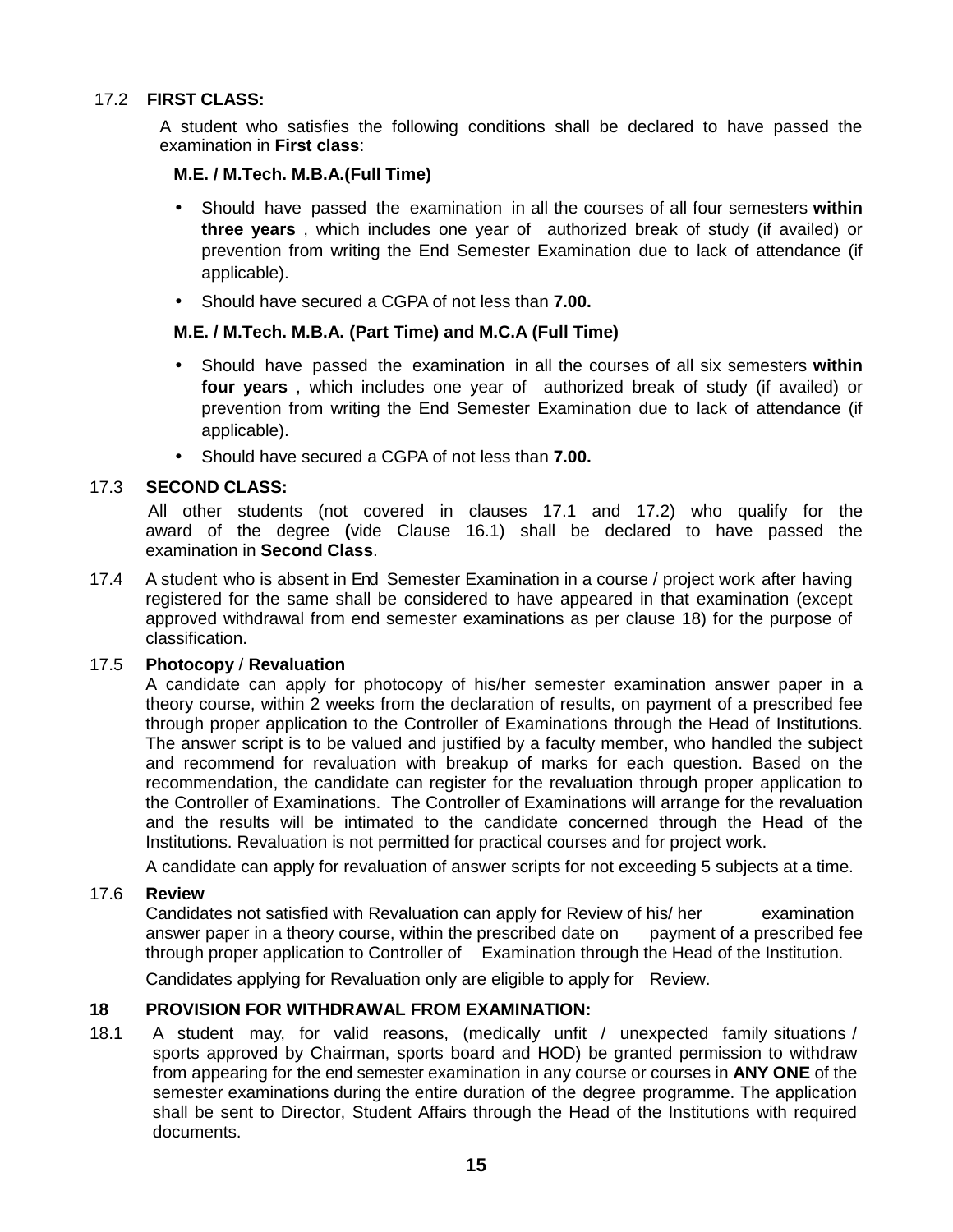- 18.2 Withdrawal application is valid if the student is otherwise eligible to write the examination (Clause 10) and if it is made within TEN days prior to the commencement of the examination in that course or courses and recommended by the Head of the Institution and approved by the Controller of Examinations.
- 18.2.1 Notwithstanding the requirement of mandatory 10 days notice, applications for withdrawal for special cases under extraordinary conditions will be considered on the merit of the case.
- 18.3 In case of withdrawal from a course / courses (Clause 12) the course will figure both in Marks Sheet as well as in Result Sheet. **Withdrawal essentially requires the student to register for the course/courses** The student has to register for the course, fulfill the attendance requirements (vide clause 10), earn continuous assessment marks and attend the end semester examination. However, withdrawal shall not be construed as an appearance for the eligibility of a candidate for First Class with Distinction.
- 18.4 Withdrawal is permitted for the end semester examinations in the final semester only if the period of study the student concerned does not exceed 3 years as per clause 17.1.

## **19 AUTHORIZED BREAK OF STUDY FROM A PROGRAMME**

- 19.1 A student is permitted to go on break of study for a maximum period of one year as a single spell.
- 19.2 Break of Study shall be granted only once for valid reasons for a maximum of one year during the entire period of study of the degree programme. However, in extraordinary situation the candidate may apply for additional break of study not exceeding another one year by paying prescribed fee for break of study. If a candidate intends to temporarily discontinue the programme in the middle of the semester for valid reasons, and to rejoin the programme in a subsequent year, permission may be granted based on the merits of the case provided he / she applies to the Director, Student Affairs in advance, but not later than the last date for registering for the end semester examination of the semester in question, through the Head of the Institution stating the reasons therefore and the probable date of rejoining the programme.
- 19.3 The candidates permitted to rejoin the programme after break of study / prevention due to lack of attendance, shall be governed by the Curriculum and Regulations in force at the time of rejoining. The students rejoining in new Regulations shall apply to the Director, Academic Courses in the prescribed format through Head of the Institution at the beginning of the readmitted semester itself for prescribing additional courses, if any, from any semester of the regulations in-force, so as to bridge the curriculum in-force and the old curriculum.
- 19.4 The authorized break of study would not be counted towards the duration specified for passing all the courses for the purpose of classification (vide Clause 17.1).
- 19.5 The total period for completion of the Programme reckoned from, the commencement of the first semester to which the candidate was admitted shall not exceed the maximum period specified in clause 4.1 irrespective of the period of break of study in order that he/she may be eligible for the award of the degree.
- 19.6 If any student is prevented for want of required attendance, the period of prevention shall not be considered as authorized 'Break of Study' (Clause 19.1)

## **20 DISCIPLINE**

20.1 Every student is required to observe disciplined and decorous behavior both inside and outside the college and not to indulge in any activity which will tend to bring down the prestige of the University / College. The Head of Institution shall constitute a disciplinary committee consisting of Head of Institution, Two Heads of Department of which one should be from the faculty of the student, to enquire into acts of indiscipline and notify the University about the disciplinary action